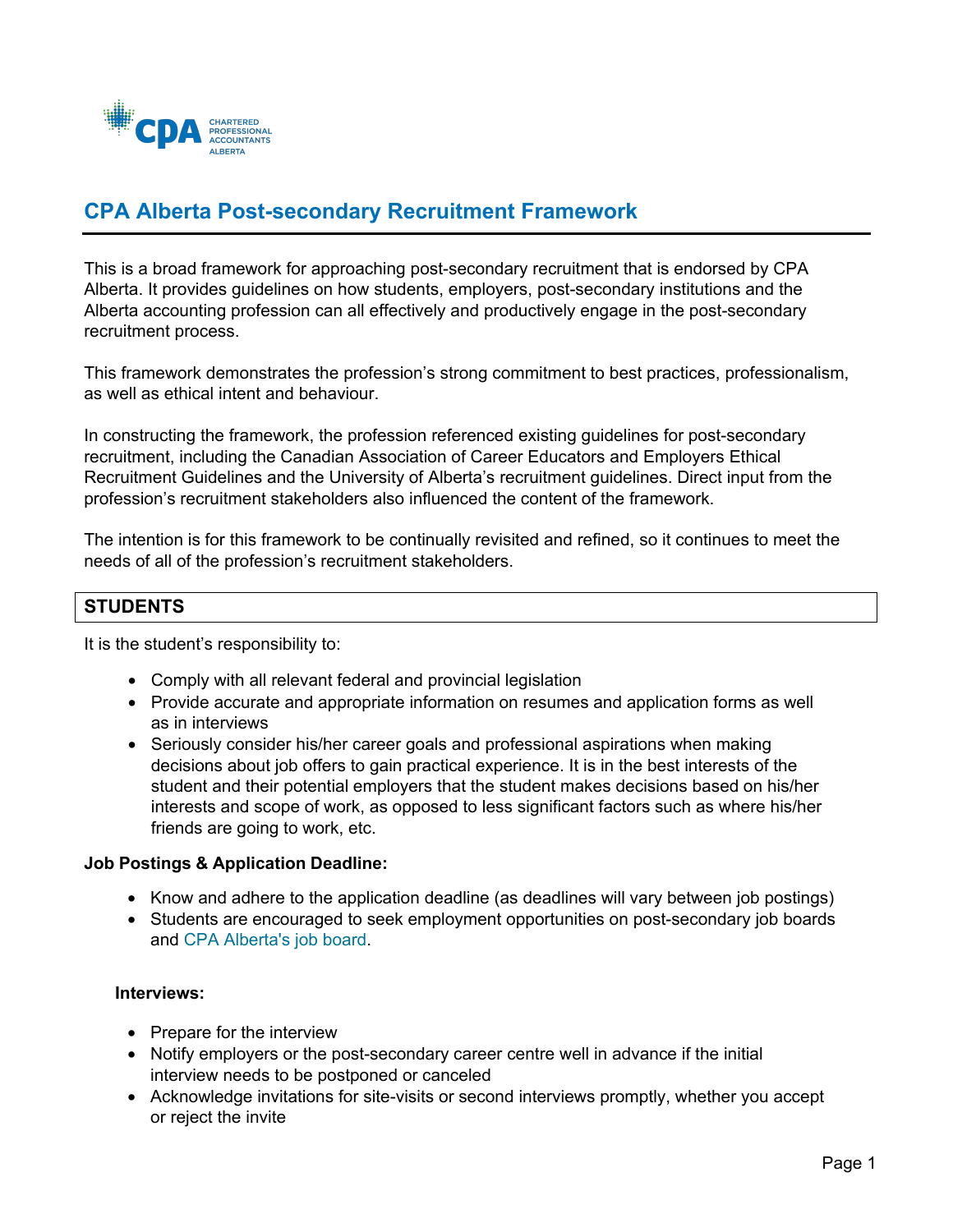• Accept interview invitations (second and subsequent) only when seriously considering a position with the employer

## **Job Offers:**

- Discuss offers with employers to verify terms and reach mutually acceptable agreements
- Respond to every offer whether it is to be accepted or rejected
- Notify employers of acceptance or rejection of an offer as soon as a decision is made
- Notify the Career Centre immediately (if applicable) upon confirmation of a job acceptance in order to withdraw from further recruitment activities
- Honour the acceptance of the offer as it is a contractual agreement with the employer

# **EMPLOYERS**

It's the employer's responsibility to:

- Comply with all relevant federal and provincial legislation as well as to follow federal and provincial privacy regulations
- Maintain confidentiality in regards to the students' information, personal knowledge, written records and transcripts, unless the student has given prior consent

#### **Corporate Information Sessions:**

- Information sessions/corporate recruitment events hosted on post-secondary campuses will ideally begin no earlier than the first Monday of September following Labour Day.
- Information sessions/corporate recruitment events for students hosted off-campus do not have any schedule limitations
- Employers are encouraged to provide their corporate information session date(s) to the profession, so the profession can keep track of these dates to share with other employers, in an effort to reduce the number of employers hosting sessions on the same day. This will ideally help to ensure that students aren't inundated with employer sessions on one day, which could cause them to skip classes in order to attend. Employers would also benefit from this as they would not be competing for students' time and attention.

# **Job Postings & Application Deadline:**

- Job posting application deadlines will ideally be no earlier than the second Monday following Labour Day Monday.
	- $\circ$  This timing will provide students with the opportunity to get settled into their classes, view the available postings and attend the Meet Your Employer event hosted by CPA Alberta prior to applying for any positions
- It is recommended that job postings are displayed on post-secondary job boards and the profession's job board to maximize exposure

#### **Interviews:**

- Advise students of any compensation for on-site or interview visits to employer's location or other off-campus locations
- On-campus interviews are to be coordinated with the post-secondary institution's schedules
- Provide accurate information on job responsibilities, compensation, benefits and contact information